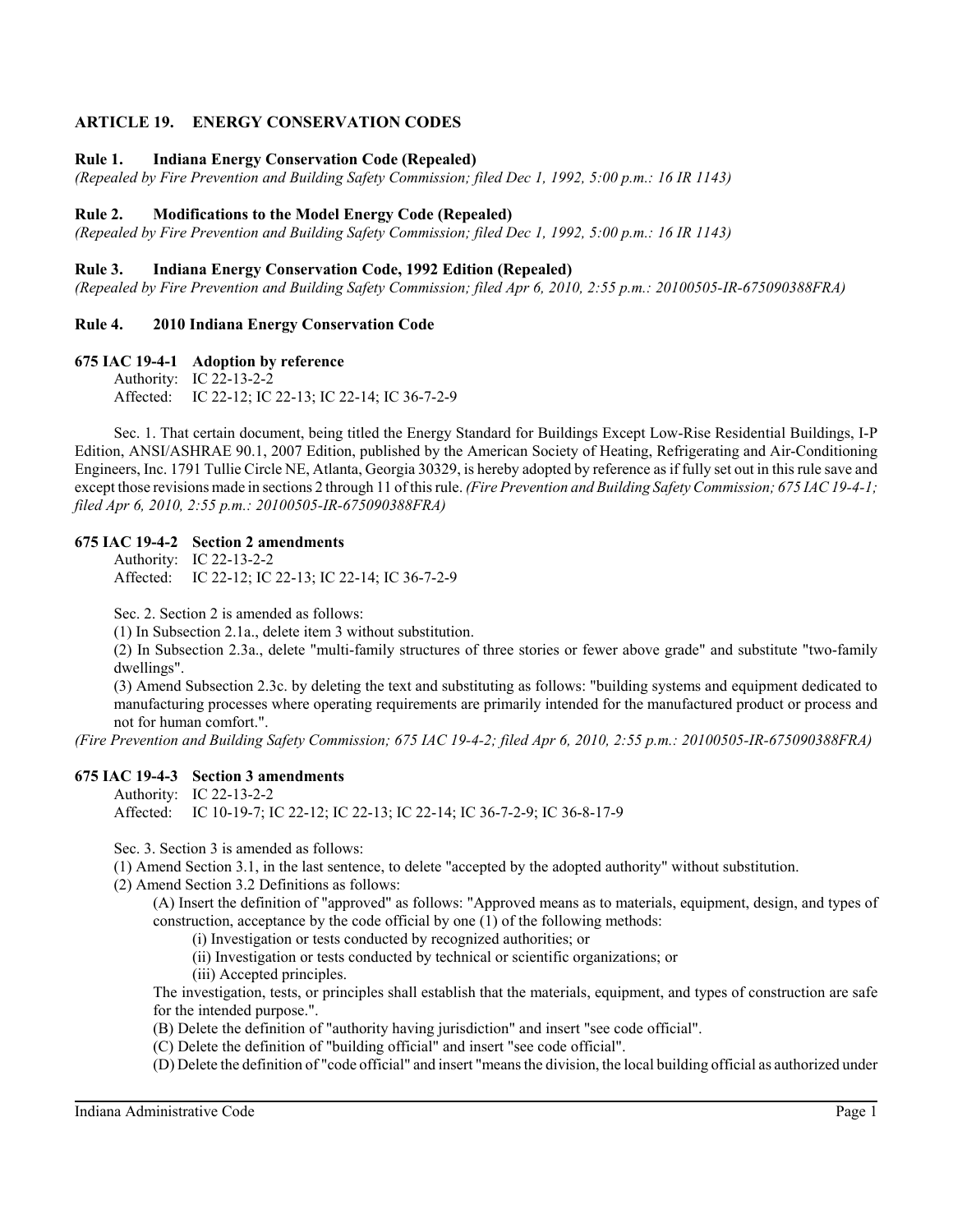IC 36-7-2-9 and local ordinance or the fire department as authorized under IC 36-8-17-9".

(E) Delete the definition of "design professional" and insert "See 675 IAC 12-6-9".

(F) Delete the definition of "labeled" and insert "means equipment or materials to which has been attached a label, symbol, or other identifying mark of an organization engaged in product evaluation, that maintains periodic inspection of production of labeled equipment or materials, and by whose labeling the manufacturer indicates compliance with appropriate standards or performance in a specified manner".

(G) Insert the definition of "division" as follows: "Division" means the division of fire and building safety created pursuant to IC 10-19-7.

*(Fire Prevention and Building Safety Commission; 675 IAC 19-4-3; filed Apr 6, 2010, 2:55 p.m.: 20100505-IR-675090388FRA)*

## **675 IAC 19-4-4 Section 4 amendments**

Authority: IC 22-13-2-2

Affected: IC 22-12; IC 22-13; IC 22-14; IC 36-7-2-9

Sec. 4. Amend Section 4 as follows:

(1) Amend Section 4.1.1.3 to insert at the end of the sentence, "if a construction design release is required for the alterations".

(2) Delete Section 4.1.1.4 in its entirety without substitution.

(3) Delete Section 4.1.1.5 in its entirety without substitution.

(4) Amend Section 4.1.2 to delete the text and insert "see 675 IAC 12".

(5) Amend Section 4.1.3 to delete the text and insert "see 675 IAC 12-6-11".

(6) Delete Section 4.1.4 in its entirety without substitution.

(7) Delete Section 4.1.5 in its entirety without substitution.

(8) Amend Section 4.2.1.2 to delete the exception without substitution.

(9) Amend Section 4.2.1.3, exception b, to delete "of any calculation methods acceptable to the authority having jurisdiction"

and insert "acceptable calculation methods approved by the division".

(10) Amend Section 4.2.2 to delete the text and insert "see 675 IAC 12-6".

(11) Delete Section 4.2.2.2 in its entirety without substitution.

(12) Amend Section 4.2.3 to read as follows: " Materials and equipment shall be labeled in an approved manner.".

(13) Delete Section 4.2.4 without substitution.

*(Fire Prevention and Building Safety Commission; 675 IAC 19-4-4; filed Apr 6, 2010, 2:55 p.m.: 20100505-IR-675090388FRA; errata filed May 25, 2010, 8:22 a.m.: 20100602-IR-675090388ACA)*

## **675 IAC 19-4-5 Section 5 amendments**

Authority: IC 22-13-2-2 Affected: IC 22-12; IC 22-13; IC 22-14; IC 36-7-2-9

Sec. 5. Amend Section 5 as follows:

(1) Amend Section 5.1.2.2 to delete everything after the word "construction" and insert "in accordance with the rules of the Commission at 675 IAC 12-4-7".

(2) Delete Section 5.1.2.3 in its entirety without substitution.

(3) Delete Section 5.2.2 in its entirety without substitution.

(4) Delete Section 5.1.4.2 in its entirety without substitution.

(5) Delete Section 5.7 in its entirety and substitute as follows:

5.7 Submittals compliance; alternative methods and materials

5.7.1 For construction projects filed for which a design professional is required under 675 IAC 12-6-9(a) and where energy conservation details are required by 675 IAC 12-6-7(g)(15), one of the following, sealed and signed by the design professional, shall be submitted:

(a) A Compliance Report, from an accepted computer compliance tool such as ComCheck (www.energycodes.gov/comcheck/) or other prescriptive compliance software or other methods approved by the Division, demonstrating compliance with the requirements of the Indiana Energy Conservation Code, 2010 edition (675 IAC 19-4).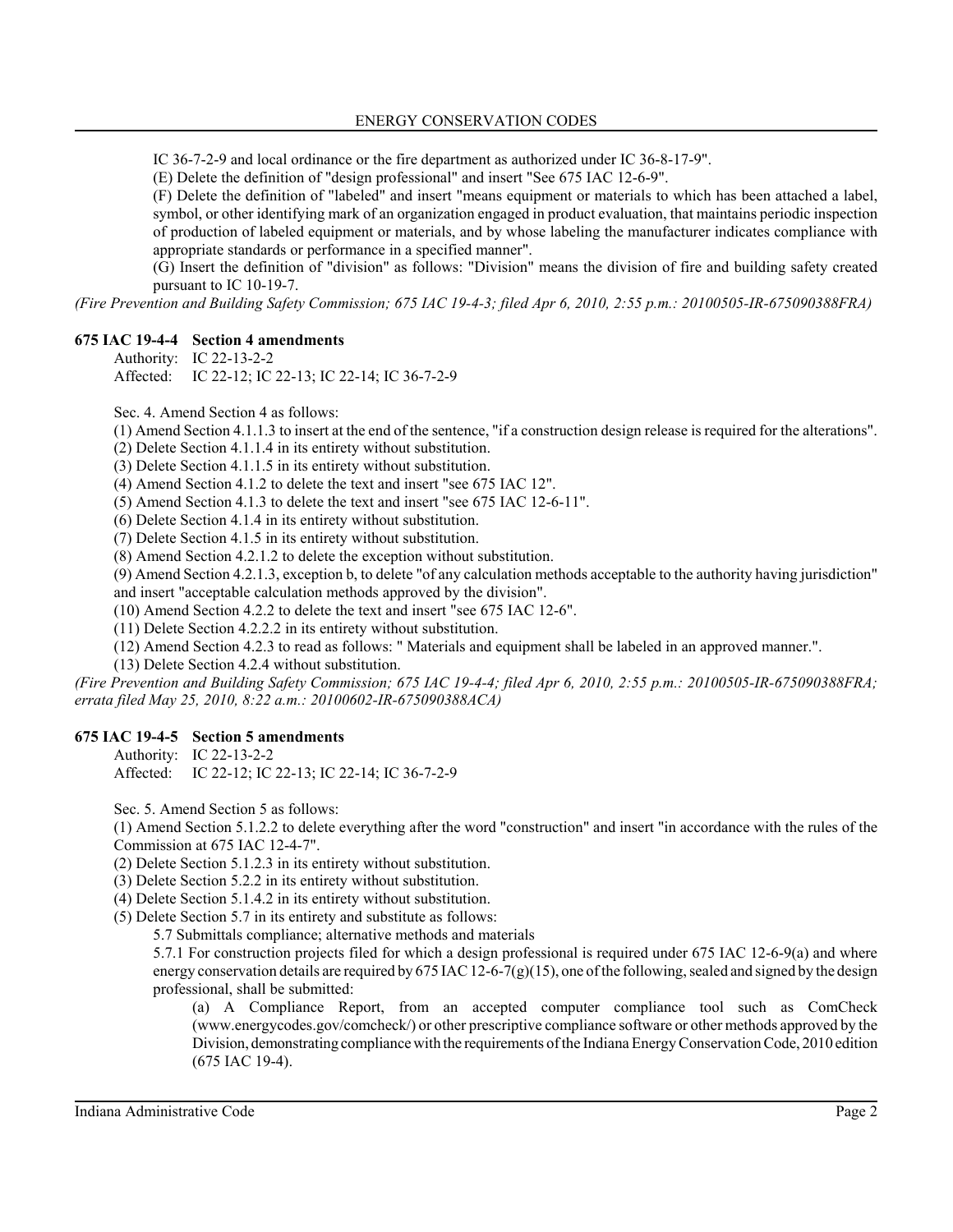(b) A report from a comprehensive energy modeling program and an affidavit signed and sealed by the design professional affirming that the tools used to simulate the design energy performance indicate that the submitted design will meet or exceed the requirements of the Indiana Energy Conservation Code, 2010 edition (675 IAC 19-4).

5.7.2 For construction projects filed for which a design professional is not required under 675 IAC 12-6-9(a) and where energy conservation details are required by 675 IAC 12-6-7(g)(15), one of the following shall be submitted:

(a) A Compliance Report, from an accepted computer compliance tool such as ComCheck (www.energycodes.gov/comcheck/) or other prescriptive compliance software or other methods approved by the Division, demonstrating compliance with the requirements of the Indiana Energy Conservation Code, 2010 edition (675 IAC 19-4).

(b) A report from a comprehensive energy modeling program and an affidavit signed and sealed by a registered design professional affirming that the tools used to simulate the design energy performance indicate that the submitted design will meet or exceed the requirements of the Indiana Energy Conservation Code, 2010 edition (675 IAC 19-4).

5.7.3 Compliance reports filed to comply with 5.7.1(b) and 5.7.2(b) must be performed by software that complies with the provisions of Appendix G of this rule.

*(Fire Prevention and Building Safety Commission; 675 IAC 19-4-5; filed Apr 6, 2010, 2:55 p.m.: 20100505-IR-675090388FRA; errata filed May 25, 2010, 8:22 a.m.: 20100602-IR-675090388ACA)*

## **675 IAC 19-4-6 Section 6 amendments**

Authority: IC 22-13-2-2 Affected: IC 22-12; IC 22-13; IC 22-14; IC 36-7-2-9

Sec. 6. Amend Section 6 as follows:

(1) Amend Section 6.4.3.1.2, Exception b, by deleting the text and substituting as follows: Special occupancy or special applications where wide temperature ranges are not acceptable (such as production clean rooms, labs, museums, some areas of hospitals).

(2) Delete Section 6.4.3.7, Exception b, without substitution.

(3) Amend Section 6.4.4.1.3, Exception b, by inserting, after "inclusive", "or piping that has temperatures at least 2°F above the space dew point temperature".

(4) Delete Section 6.4.4.2.2 in its entirety without substitution.

(5) Amend Table 6.4.4.2A by amending the heading in the fourth column to read "Return and Outside".

(6) Amend Section 6.5.1 to add Exception j as follows: j. Specialty industrial/lab/hospital areas where strict zone air pressure controls are employed.

(7) Amend Subsection 6.5.2.2.2a. to delete "15°F" and insert "4°F".

(8) Amend Subsection 6.5.2.3d. to insert, after "surgical suites", "specialty labs and clean rooms". Delete the last sentence without substitution.

(9) Amend Section 6.5.3.2.2 to add an exception as follows: Exception: Systems used for lab manifold exhaust where positioning of the static pressure sensor(s) in locations required in this section creates additional calibration, testing, and troubleshooting tasks that would not otherwise have to be performed.

(10) Amend Section 6.5.6.1, Exception c, to add, after "fumes", "gases, vapors, mists, or particulates".

(11) Amend Section 6.5.6.1 to add a new Exception j as follows: j. Specialty industrial/lab/hospital areas where strict zone air pressure controls are employed.

(12) Amend Section 6.5.6.2.2 to add a new Exception c as follows: c. Facilities that connect to existing service hot water systems meeting the exception in Section 7.1.1.2.

(13) Amend Subsection 6.5.7.2a. to add an exception as follows: Exception: VAV control of all lab rooms is not required if thermal or health and safety criteria mandate constant volume control.

(14) Amend Subsection 6.5.7.2b. to delete "no humidification added".

(15) Amend Section 6.7.1 to delete "authority having jurisdiction" and insert "division".

(16) Delete Section 6.7.2 in its entirety without substitution.

(17) Amend the title of Table 6.8.2A to amend the heading "Supply Ducts" to read "Supply and Outside Air Ducts".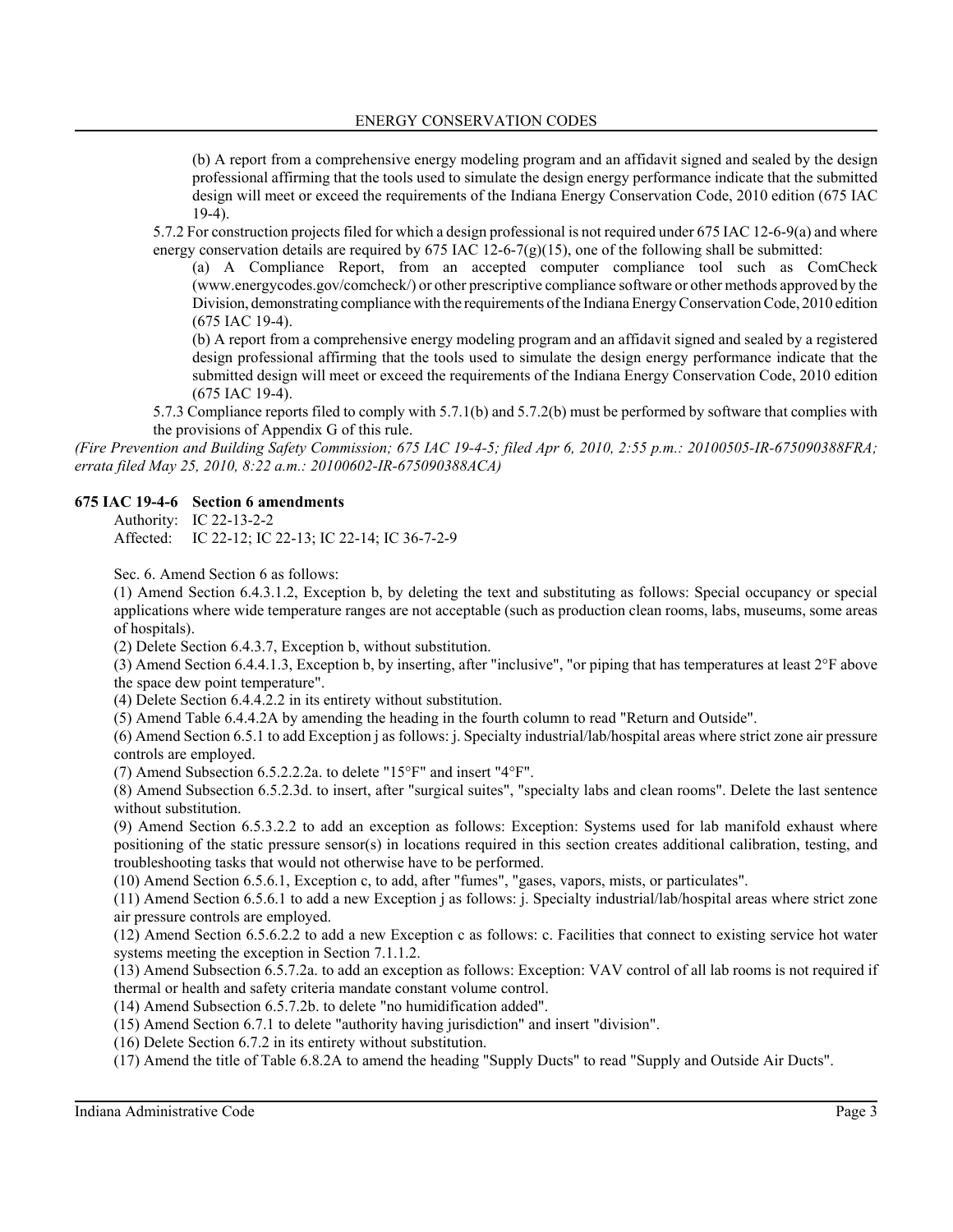(18) Amend the title of Table 6.8.2B to amend the heading "Supply Ducts" to read "Supply and Outside Air Ducts". *(Fire Prevention and Building Safety Commission; 675 IAC 19-4-6; filed Apr 6, 2010, 2:55 p.m.: 20100505-IR-675090388FRA)*

# **675 IAC 19-4-7 Section 7 amendments**

Authority: IC 22-13-2-2 Affected: IC 22-12; IC 22-13; IC 22-14; IC 36-7-2-9

Sec. 7. Amend Section 7 as follows:

(1) Delete Section 7.1.1.3 in its entirety without substitution.

(2) Amend Section 7.4.1 to delete all of the text after the words "engineering standards" without substitution.

(3) Amend Subsection 7.5.1b. to delete the text and insert, "A nationally recognized standard shows that the use of a single heat source will consume less energy than separate units.".

(4) Delete Section 7.7 in its entirety without substitution.

*(Fire Prevention and Building Safety Commission; 675 IAC 19-4-7; filed Apr 6, 2010, 2:55 p.m.: 20100505-IR-675090388FRA)*

#### **675 IAC 19-4-8 Section 8 amendments**

Authority: IC 22-13-2-2 Affected: IC 22-12; IC 22-13; IC 22-14; IC 36-7-2-9

Sec. 8. Amend Section 8 as follows: Delete Section 8.7 in its entirety without substitution. *(Fire Prevention and Building Safety Commission; 675 IAC 19-4-8; filed Apr 6, 2010, 2:55 p.m.: 20100505-IR-675090388FRA)*

#### **675 IAC 19-4-9 Section 9 amendments**

Authority: IC 22-13-2-2 Affected: IC 22-12; IC 22-13; IC 22-14; IC 36-7-2-9

Sec. 9. (a) Amend Section 9.1.1 to add Exception e and Exception f as follows:

e. Specialty lighting used in research areas that has material effects on test data.

f. Specialty lighting required for high security video monitoring.

(b) Amend Section 9.4.2 to add Exception g as follows: g. Luminaires serving special lab or production areas requiring extraordinary light levels for quality assurance.

(c) Amend Section 9.4.5 to add Exception j as follows: j. Lighting intended to highlight exterior features due to high security concerns. NOTE: The item "c." that appears to follow Exception (h) in the text of Exceptions to Section 9.4.5 actually is part of the text of the adjacent section of the printed text, Section 9.5.1. *(Fire Prevention and Building Safety Commission; 675 IAC 19-4-9; filed Apr 6, 2010, 2:55 p.m.: 20100505-IR-675090388FRA)*

## **675 IAC 19-4-10 Section 10 amendments**

Authority: IC 22-13-2-2 Affected: IC 22-12; IC 22-13; IC 22-14; IC 36-7-2-9

Sec. 10. Amend Section 10 as follows: Delete Section 10 in its entirety without substitution. *(Fire Prevention and Building Safety Commission; 675 IAC 19-4-10; filed Apr 6, 2010, 2:55 p.m.: 20100505-IR-675090388FRA)*

## **675 IAC 19-4-11 Section 11 amendments**

Authority: IC 22-13-2-2 Affected: IC 22-12; IC 22-13; IC 22-14; IC 36-7-2-9

Sec. 11. Amend Section 11 as follows: Delete Section 11 in its entirety without substitution. *(Fire Prevention and Building Safety Commission; 675 IAC 19-4-11; filed Apr 6, 2010, 2:55 p.m.: 20100505-IR-675090388FRA)*